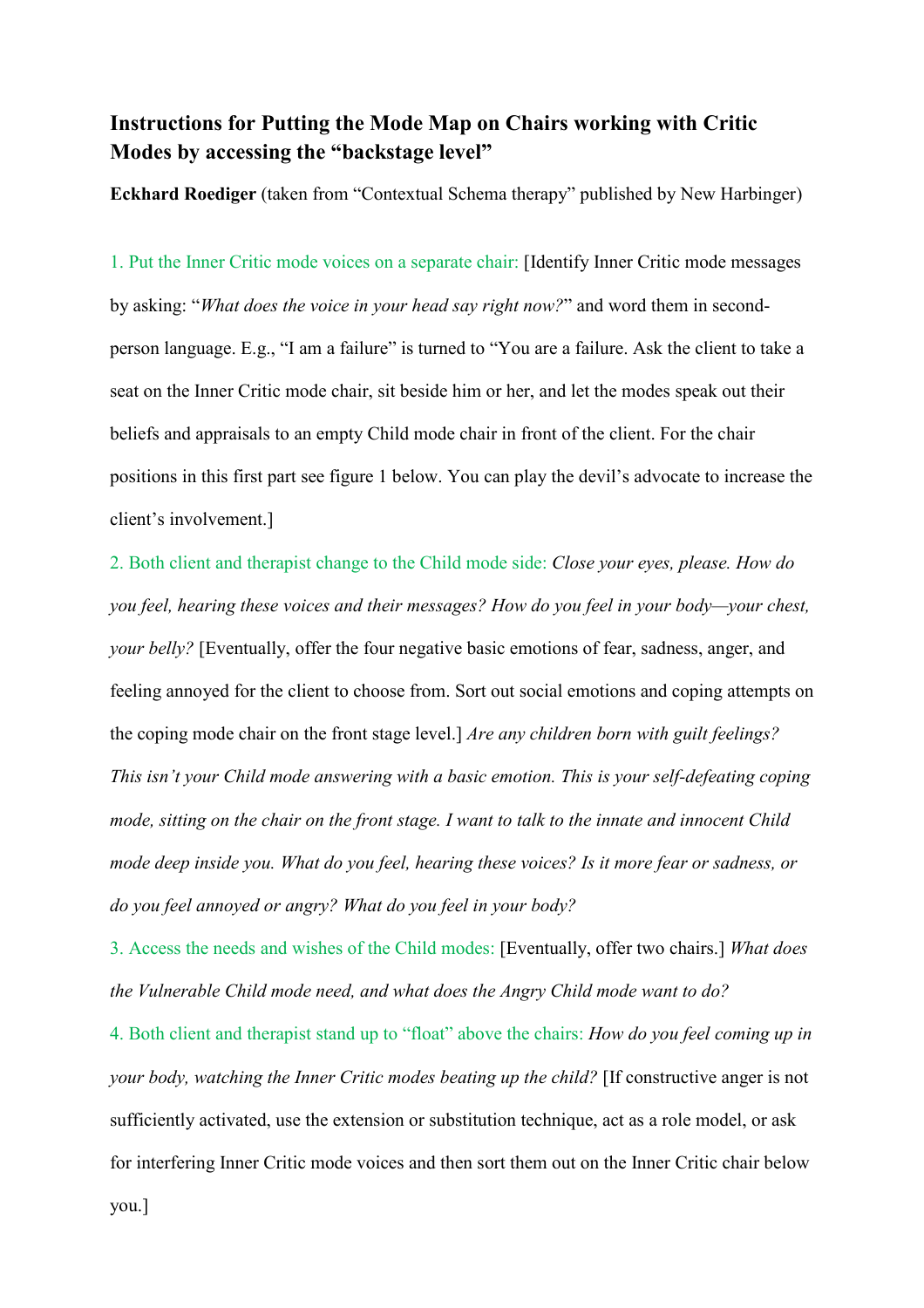5. Impeach the Inner Critic mode voices: *Based on what you feel now in your body, and your new insights, what do you want to say to the Inner Critic modes?* [Focus more on the negative effects of the modes than on the content. Shape the client's body posture and voice tone.] *How do you feel now? Do you believe you are right?* [This is reappraisal.]

6. Care for the Child modes: *If you look at the child now in a compassionate way, what do you want to say to or do with the child?* [In case self-compassionate remain blocked ask for interfering Critic mode voices, use substitution technique or give your words as a compassionate therapist.] *How does caring for the child this way make you feel in your body?* 7. Look for a functional solution: [Now you can look for a realistic solution to the issue brought to the session. Do this together from a standing position. Try to integrate both Child mode poles into the solution. If necessary, support the client with your ideas.]

8. Strengthen the Healthy Adult mode: [Add a Healthy Adult mode chair and sit beside it. If the situation the client brought to therapy involves another person, put this person on the Cirtic mode chair representing this person. Ask the client to convey his solution to this empty chair. If the situation was an internal conflict, let the client speak up to the Inner Critic mode chair. Shape and model how to act in steps until your client feels confident.]

9. Check back with the Child modes: [Ask the Vulnerable Child mode] *How do you feel about what the Healthy Adult said and did? What else do you need from the Healthy Adult?* [Ask the Angry or Impulsive Child mode] *Do you accept the proposed solution, and do you support it? Are you willing to contribute from your end? What could eventually interfere with the plans of Healthy Adult mode? What can we do in order to make you part of the team?* 

10. Discrimination and take-home message: *How do you feel now compared to the beginning of this exercise? Try to form one sentence as a principle that expresses the essence of your experience.*